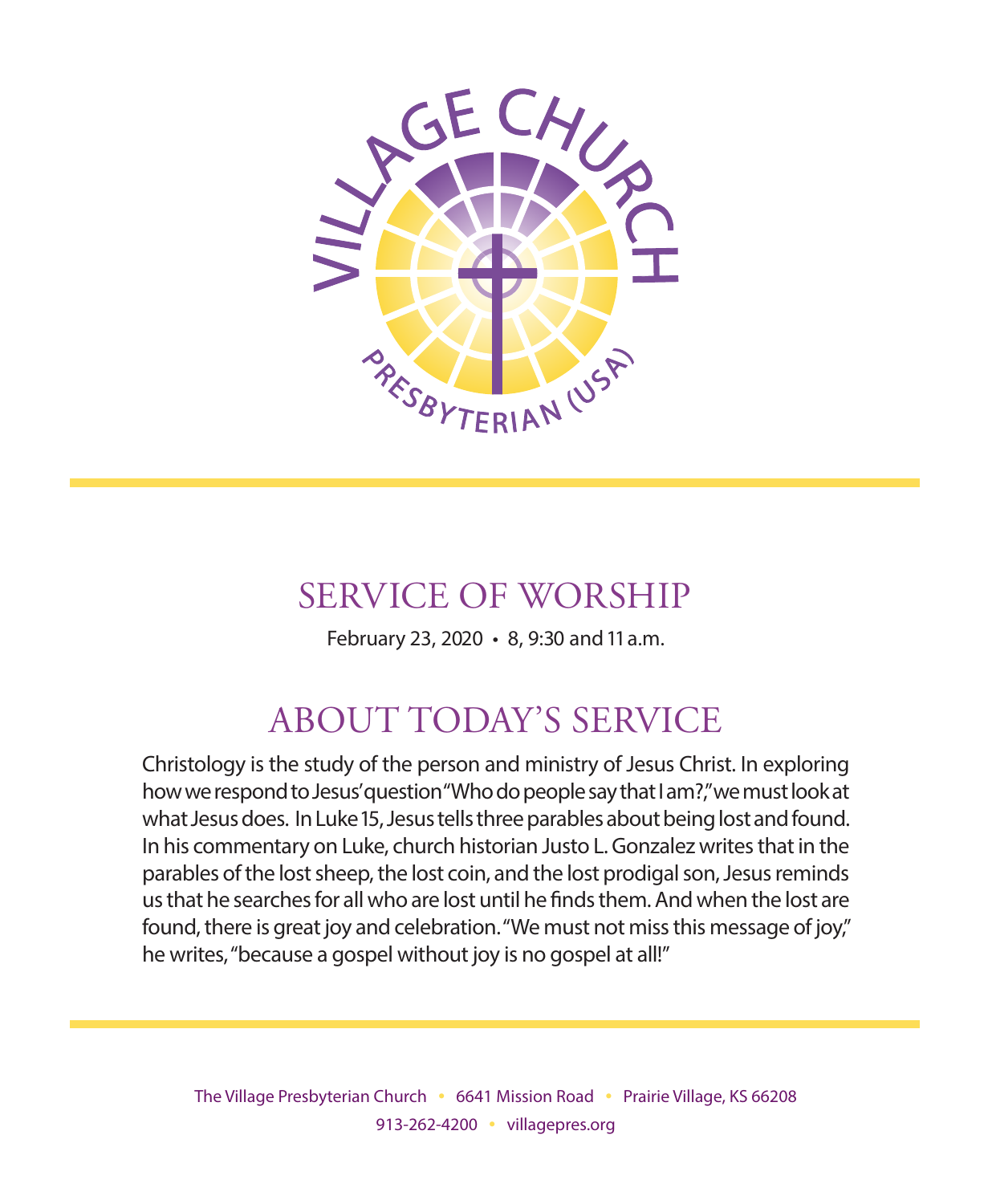# GOD'S PEOPLE GATHER

Come, let us worship the seeking, finding, forgiving God.

### **For once we were lost and felt so far away.**

Certain that God would never search for us and never find us.

### **But now we have been found and welcomed home.**

Come, let us celebrate and praise the God who seeks all who are lost.

### **We gather to worship and praise our maker all our days.**

\*Hymn, No. 619 *Praise, My Soul, the God of Heaven* LAUDA ANIMA

\*Prayer of Confession

**Merciful God, We confess that we have not loved You with our whole heart. We have wandered and strayed away from You. we have not done Your will, we have given more attention to ourselves than to You, we have hurt others and Your whole creation. We have not loved our neighbors as we want to be loved. We have lost our way. Forgive our wandering ways, Gracious God. Forgive our selfishness and complacency and apathy. Forgive us, find us, and free us.**

**Through Jesus Christ our Lord.** (Silent prayer)

\*Assurance of God's Grace

Prelude *Recit de Nazard* by Louis-Nicolas Clerambault Words of Welcome **Rev. Dr. Rodger Nishioka** 

Call to Worship Rev. Melanie Hardison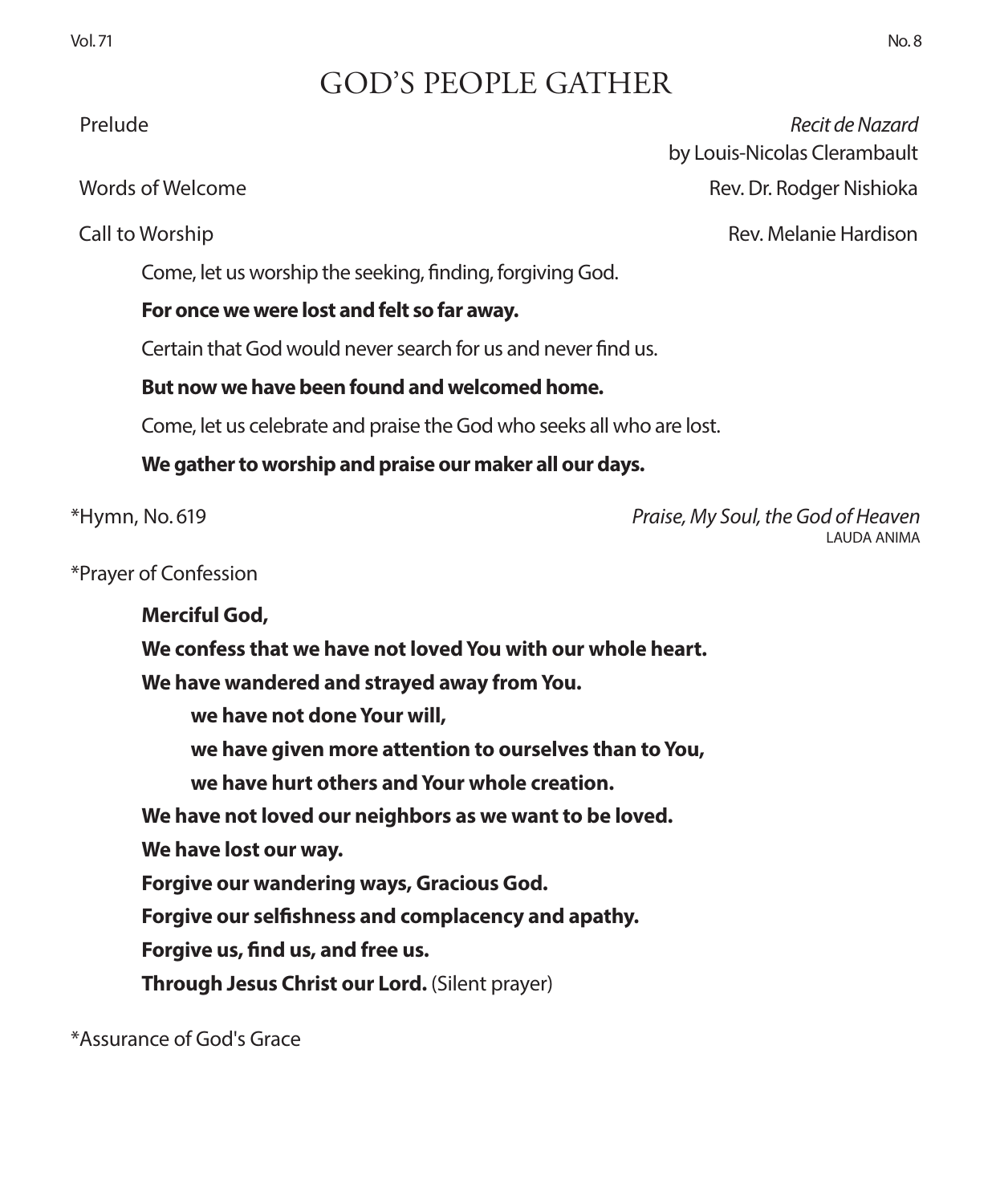\*Response (from Hymn, No. 582)

**Glory to God, whose goodness shines on me, And to the Son, whose grace has pardoned me, And to the Spirit, whose love has set me free. As it was in the beginning, is now and ever shall be. Amen.**

\*Passing of the Peace

# PROCLAMATION OF THE WORD

Call to Prayer (from Hymn, No. 288)

**Spirit of the living God, fall afresh on me. Spirit of the living God, fall afresh on me. Melt me; mold me; fill me; use me. Spirit of the living God, fall afresh on me.**

Prayers of the People and the Lord's Prayer

**Our Father, who art in heaven, hallowed be thy name. Thy kingdom come, thy will be done, on earth as it is in heaven. Give us this day our daily bread; and forgive us our debts, as we forgive our debtors; and lead us not into temptation, but deliver us from evil. For thine is the kingdom and the power and the glory, forever. Amen.**

 Prayer for Illumination Diann Markley (8 a.m.) Kevin Hennessy (9:30 a.m.) Kim Higgins (11 a.m.) Scripture Reading **Luke 15:1-10 (pg. 952)** 

Sermon *On Being Lost and Found* Rev. Dr. Rodger Nishioka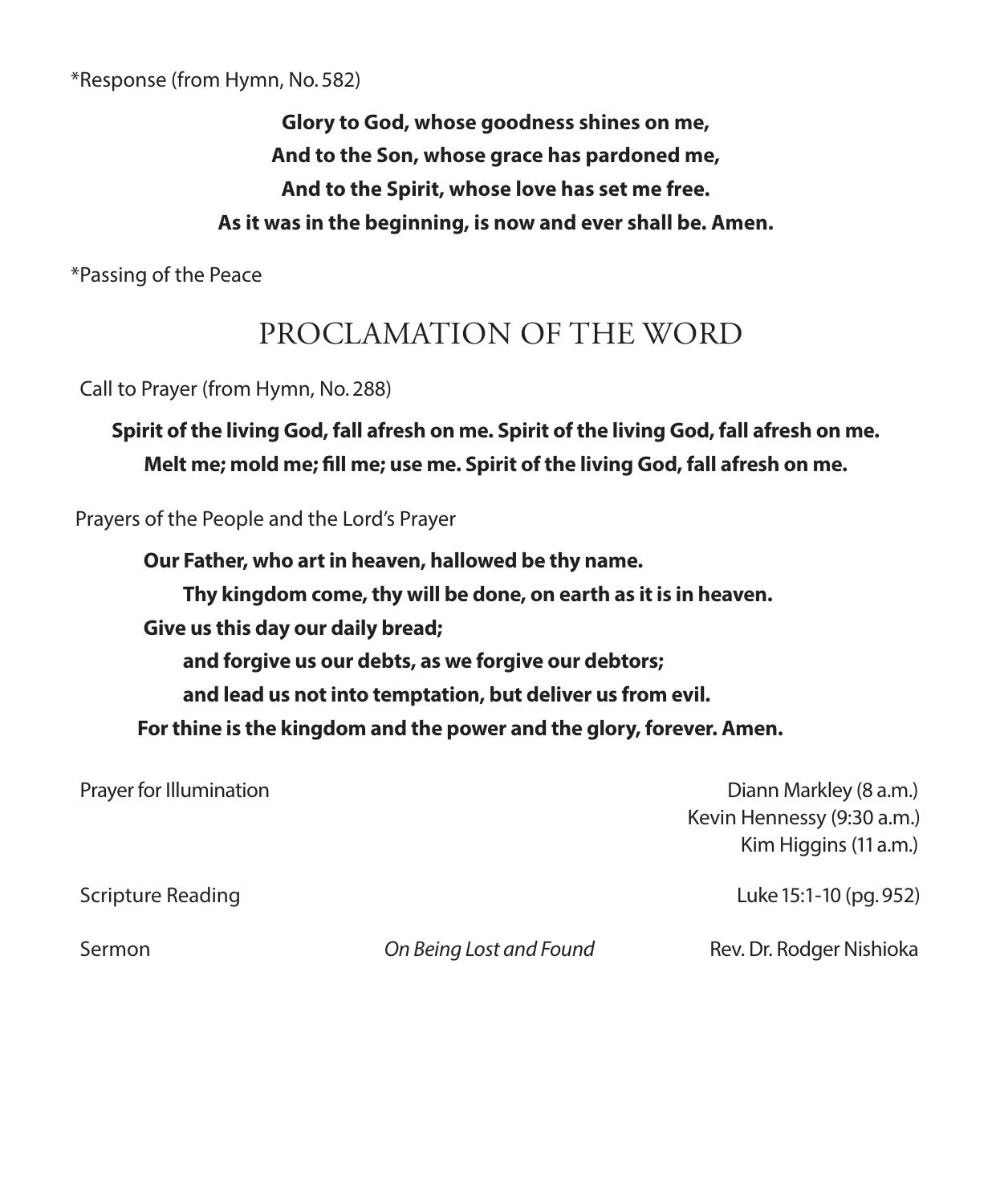# RESPONSE TO THE WORD

### \*Affirmation of Faith, from *The Nicene Creed (325 CE)*

**We believe in one Lord, Jesus Christ,** 

**the only Son of God,**

**eternally begotten of the Father,**

**God from God, Light from Light,**

**true God from true God,**

**begotten, not made,**

**of one Being with the Father;**

**through him all things were made.**

**For us and for our salvation**

 **he came down from heaven,**

 **was incarnate of the Holy Spirit and the Virgin Mary**

 **and became truly human.**

 **For our sake he was crucified under Pontius Pilate;**

 **he suffered death and was buried.**

 **On the third day he rose again**

 **in accordance with the Scriptures;**

 **he ascended into heaven**

 **and is seated at the right hand of the Father.**

 **He will come again in glory to judge the living and the dead,**

 **and his kingdom will have no end.**

\*Hymn, No. 649 *Amazing Grace, How Sweet the Sound* AMAZING GRACE

 Offertory *Basse de Cromorne* (8 a.m.) by Louis-Nicolas Clerambault

> *Pie Jesu* (9:30, 11 a.m.) by James Bingham; Karli Cabrera, Rachel Priest, sopranos & the Village Chamber Choir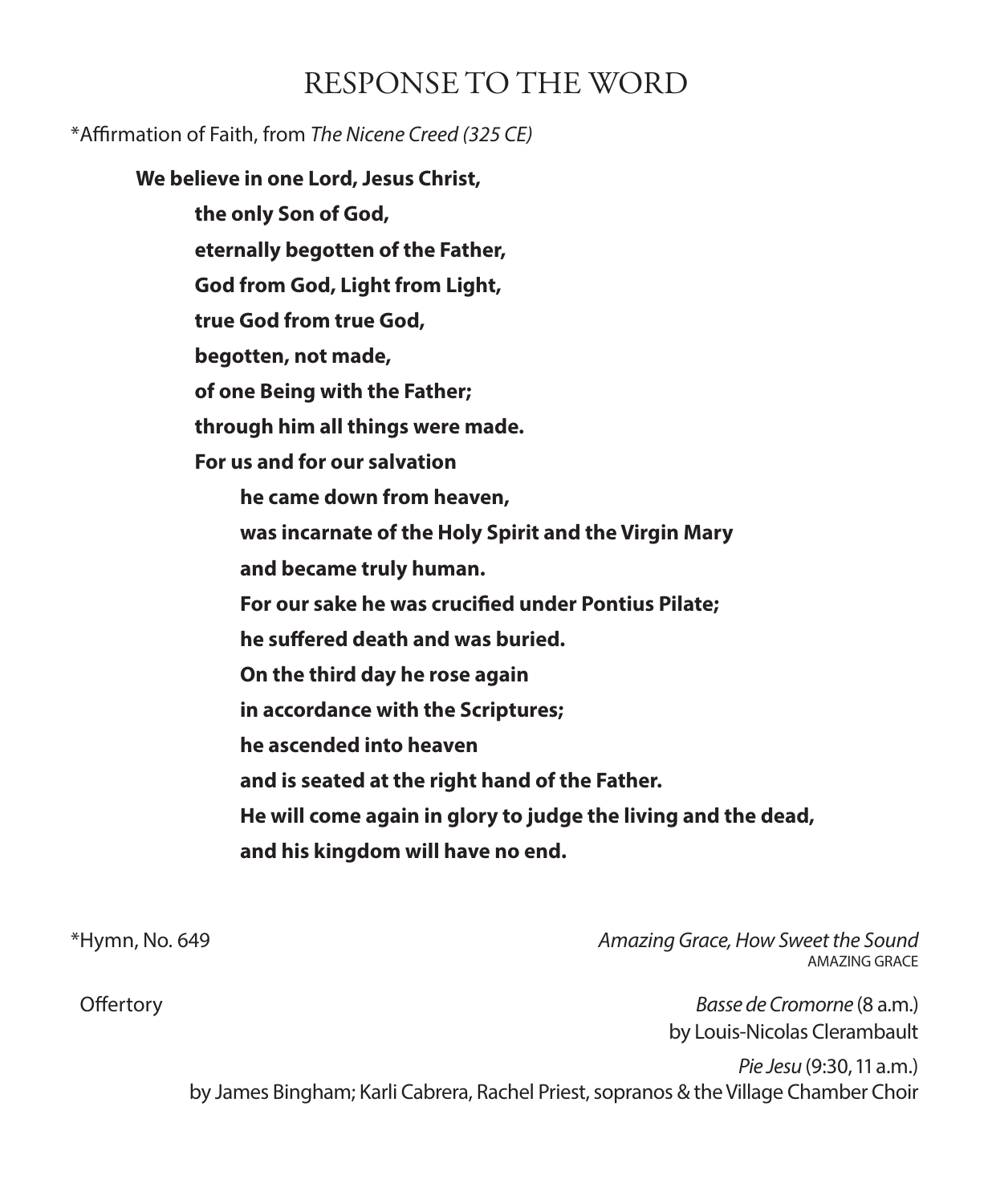\*Response (from Hymn, No. 694)

**Great God of every blessing, of faithful, loving care, You are the fount of goodness, the daily bread we share. How can we hope to thank you? Our praise is but a start: Sincerely and completely I offer you my heart.**

\*Prayer of Dedication

\*Hymn, No. 547 (Choir only on v. 2) *Go, My Children, with My Blessing*

\*Benediction

AR HYD Y NOS

\*Benediction Response Chorale: *You Have Shined Brightly*  by James Bingham; Village Chamber Choir

You have called, You have cried out, and You have pierced my deafness.

You have radiated forth, and have shined out brightly, and You have dispelled my blindness.

You have sent forth Your fragrance, and I have breathed it in, and I long for You,

I have tasted You, and I hunger and thirst for You.

You have touched me and I ardently desire Your peace.

\*Postlude *Basse et Dessus de trompette*  by Louis-Nicolas Clerambault

\**All who are able may stand ©* A-705103 for all hymns

# ABOUT TODAY'S MUSIC

Today's special music offering is "You Will Be Found" from the musical "Dear Evan Hanson" by Steven Levenson. It is performed by music interns Spencer Ruwe, Roslinde Rivera and Karli Cabrera. Today's other choral selections are from James Bingham's Requiem, which will be sung in its entirety in our March 29 "Light Eternal" concert in memory of Mark Ball, long-time director of music at Village Church.

# A LOOK TOWARD NEXT SUNDAY . . .

The season of Lent begins with Ash Wednesday on Feb. 26. During the Sundays of Lent, Senior Pastor Tom Are, Jr. will preach a sermon series titled "What Freedom Looks Like." There are political definitions of freedom. There are economic definitions of freedom. But freedom is first a human and spiritual reality. We will explore together how seeking to be followers of Christ influences our understanding of freedom. During the season of Lent, you are invited to use the prelude time to pray or meditate as you prepare yourself to be transformed by the service of worship.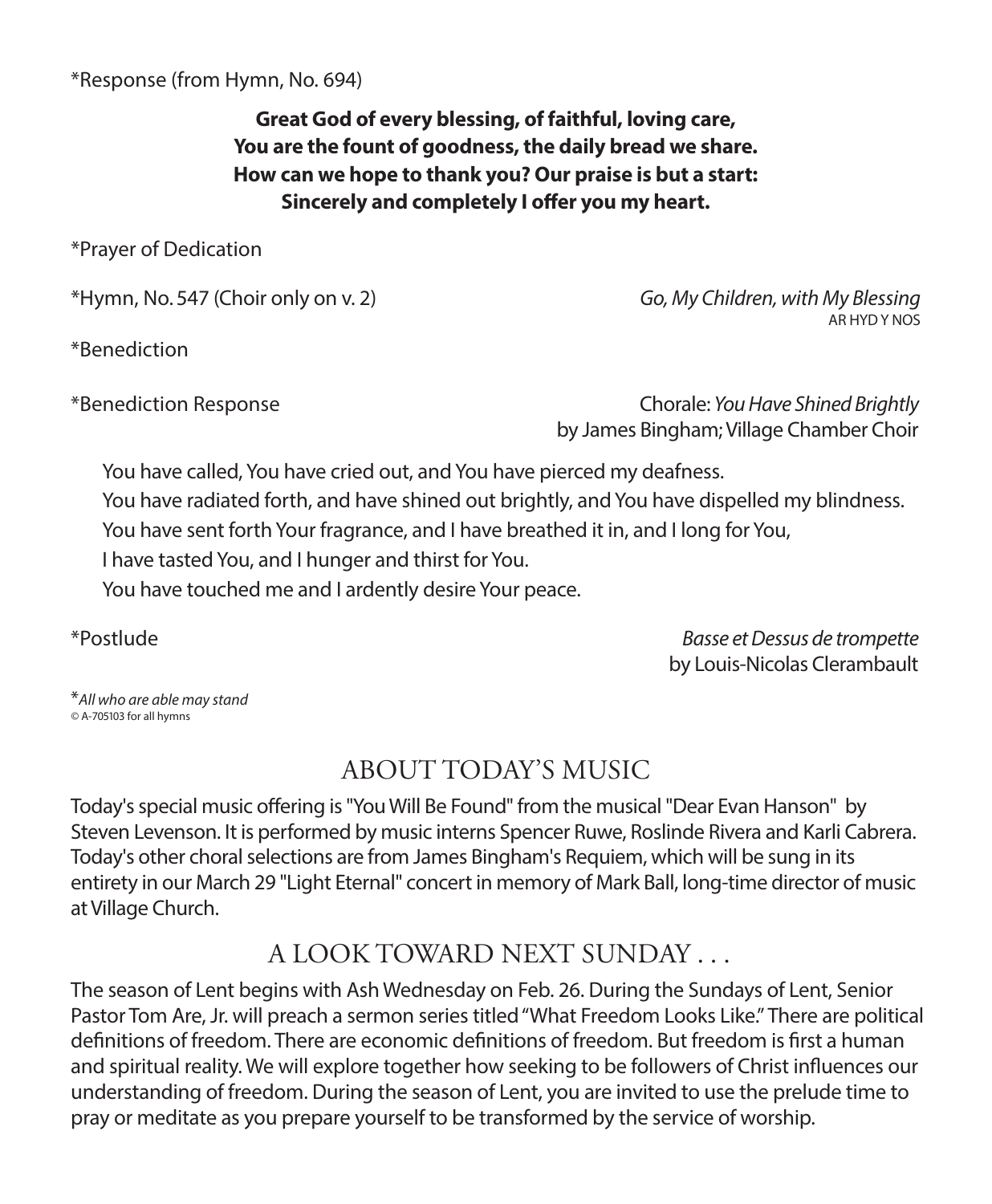### THE CHURCH'S BOOK (Week of February 24, 2020)

The following daily Bible readings were written by Rev. Dr. Rodger Nishioka and are offered for your own personal devotion. You are invited to read the text, think about the reflection and questions and allow these to lead you in a time of prayer. Pray for your own journey of faith, pray for Village Church, pray for the community around you, and pray for all of creation.

### **Monday, Feb. 24 Luke 15:1-2**

This chapter is composed of three parables that share the same theme: being lost and found. Jesus tells this parable to a group of tax collectors and sinners. The two are joined together because tax collectors were Jews who dealt with Roman money which was deemed unclean. The "sinners" refers to anyone who not only broke moral laws but also broke the purity laws practiced by the pharisees. As you read this chapter, ponder why tax collectors and sinners were gathering to listen to Jesus. What was he saying that attracted them?

### **Tuesday, Feb. 25 Luke 15:3-7**

This first parable tells about a shepherd with 100 sheep. When he discovers that one is missing, he leaves the other 99 in the wilderness to find that one sheep. Bible scholar Kenneth Bailey says at first glance it would seem the shepherd leaves the other 99 sheep in jeopardy, but Bailey reminds us that the truth here is that all of the sheep are safe because if even one is lost, the shepherd will search for and find that one. As you go about this day, know that you are safe because the God who created you, like the shepherd in the parable, will never let you be lost.

### **Ash Wednesday, Feb. 26 Luke 15:8-10**

This parable is remarkable because God is symbolized by a woman who has lost a coin. Some Bible translations use the word "drachma" instead of "silver coin." This woman had 10 drachmas and lost one. A single drachma was worth about a laborer's daily wage. It is substantial but not a great sum. So why does this woman bother to search for it? Even more, why does she spend the money on a party when she finds it? Because there is joy in finding what was lost. Jesus says even the angels rejoice. Imagine what they must sound like when angels rejoice!

### **Thursday, Feb. 27 Luke 15:11-12**

The parable of the prodigal son is one of the most renowned parables in the Bible. When the younger son asks his father for his inheritance, hearers would have gasped. To do so while the father was still alive was a horrible insult. It would be like the son saying he wished his father was dead. That the father gave the son his inheritance would have also stunned the listener. In this parable, God is the father figure. Bible scholars say this parable is misnamed. It should be titled "The parable of the forgiving parent." As you read, focus on the father and ponder what Jesus is telling us about God.

### **Friday, Feb. 28 Luke 15:13-24**

For me, the most poignant verse in this parable is verse 20. The verse tells us that the father saw his son while the son was "still a long way off." This means the father had been looking for his son, waiting for him. Then the father runs to him. Listeners would have been surprised by this, too. It was undignified for adult men to run. That the father is waiting and watching for his lost son and when he sees him, runs to him and hugs and kisses him…all of this tells us much about who God is and how much God loves us.

### **Saturday, Feb. 29 Luke 15:25-32**

The parable ends with a conversation between the disgruntled older brother and the father. When the older brother confronts his father about the celebration for his found younger brother, he disrespects his father by not addressing him properly. Notice in verse 29 when he tells his father emphatically to "Listen!" without addressing him. But his father ignores this affront and in verse 31, he names him "My son." This is how gracious and loving the father is. Even when he is insulted, his words restore the relationship. Live this day knowing that God restores every broken relationship out of love for us and all creation!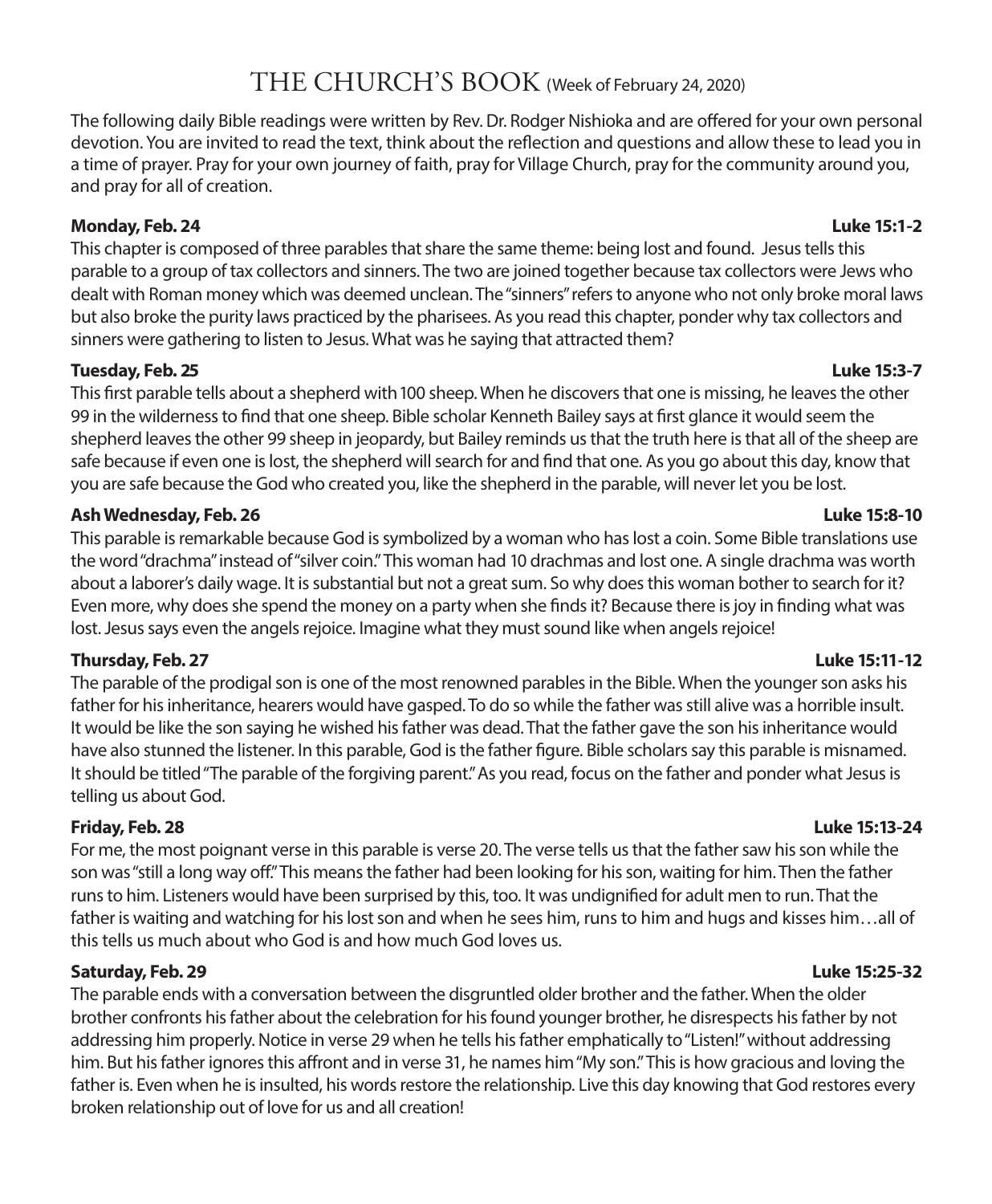# ASH WEDNESDAY SERVICES | Feb. 26

Village on Mission-8-8:30 a.m. in the Chapel with a continental-style breakfast starting at 7:30 a.m. 7 p.m. traditional service with the More Love Chorale, Village Voices, Hallelujah Children's Chorus and string quartet

Village on Antioch-7-8 a.m. Ash-N-Dash in the parking lot. Ashes, prayer and coffee delivered to your car. 7 p.m. traditional service



Heartland Presbytery Invites you to the **Service of Installation for Rev. Melanie Hardison** 2 p.m Saturday, Feb. 29 **Village on Mission Sanctuary** Dr. Amy Plantinga Pauw, preaching

A reception will follow in Friendship Hall.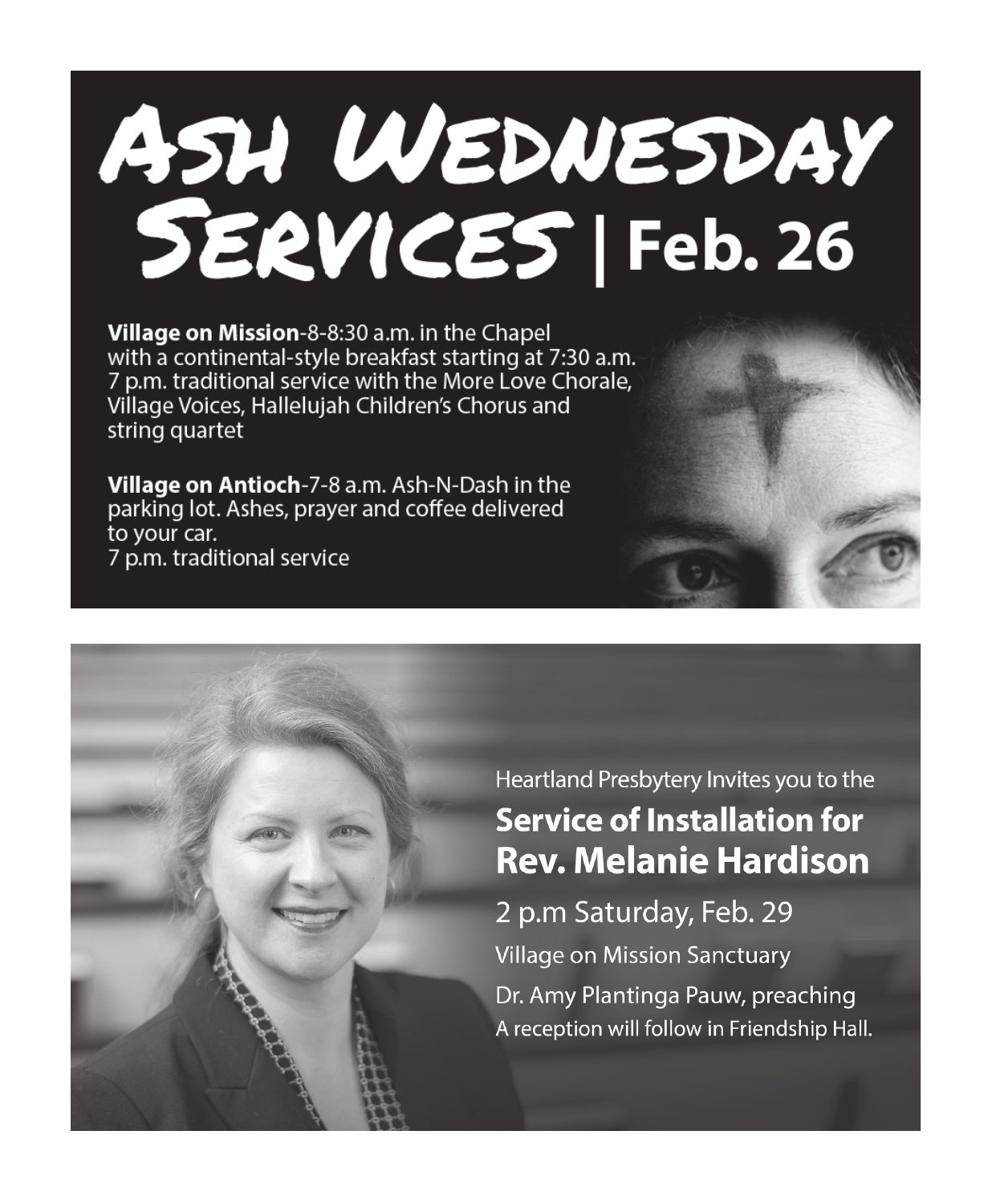# TODAY AT VILLAGE

**WELCOME TO VILLAGE CHURCH!** Please join us every week. Refreshments are available in Friendship Hall following the worship service.

**DISCOVER VILLAGE KIOSKS** – Located at the north Welcome Center entrance and in Friendship Hall, Discover Village is a place where people can share conversation, ask questions of our hosts and enjoy a cookie. Whether you are newer to Village or a long-time member and have an interest in serving, connecting or growing, come to the Discover Village kiosk.

**THE GATHERING** – Every Sunday at 5 p.m., join us for an alternative style of worship in Friendship Hall with music by Becky and Nathan Bliss and the same preaching as morning worship. To see more and listen in, check out VPCTheGathering.org.

**NEW TO US?** Village Presbyterian Church is a Presbyterian (USA) family of faith that is inclusive, caring and welcoming of all people. We are one church worshiping at two campuses. Our Overland Park Campus is located at 14895 Antioch Road. If you would like a tour of Village Church on Mission, contact Cindy Wilcox at cindy.wilcox@villagepres.org or 913-671-2331.

# ADULT EDUCATIONAL MINISTRY

**SUNDAY MORNING CLASSES** – Four ongoing adult classes learn and grow together 9:30-10:30 a.m. Sunday mornings. Classroom discussions range from studying the New Testament to exploring the ancient biblical world to deciding how Christians live faithfully given today's complex challenges. For more information, talk with a Discover Village guide at our north and south entrances.

**VILLAGE U COMMUNITY CLASSES** – Visit villagepres.org/village-u-community-classes for more information.

**THE QUR'AN AND THE BIBLE** – The Qur'an, God's revelation to Muslims through the prophet Muhammed, shares many similarities with the Bible in terms of stories and persons. Biago Mazza, pastoral associate at St. Sabina Parish in Belton, Missouri, will lead this class in exploring the stories and persons that appear in both texts and discussing their similarities and differences. Register online under Village U. 6:30-8 p.m. Mondays, March 2-30, in Room 126.

**ENTERING THE PASSION OF JESUS** – In "Entering the Passion of Jesus: A Beginner's Guide to Holy Week," the Vanderbilt professor and biblical scholar Amy-Jill Levine helps us explore the last days of Jesus' life. Come see her each week on video and learn what this noted Jewish New Testament scholar wants us to contemplate this Lent. Discussion on each video clip will be led by Dr. Gus Breytspraak. Register online under Village U. 4:30-5:30 p.m. Wednesdays, March 4-April 8, in Room 127.

**SAINT JOHN'S BIBLE – ILLUMINATING WORD, ENRICHING FAITH** – The Very Rev. Peter DeVeau will lead this class in exploring the themes and art of the Saint John's Bible, a handwritten and illuminated Bible commissioned by a Benedictine Abbey. Select passages of illuminated scripture will serve as windows through which to gain a deeper understanding of what it means to be baptized in Christ. Register online under Village U. 6:30-8 p.m. Wednesdays, March 4-25, in Rooms 126-127.

**THE SAINT JOHN'S BIBLE ON DISPLAY AT VILLAGE ON MISSION** - 10 a.m.-noon Saturday, March 14, in Friendship Hall. Come see the stunning, hand-illuminated seven-volume set on loan from Grace and Holy Trinity Cathedral in Kansas City, Missouri. The Saint John's Bible is the first completely handwritten and illuminated Bible commissioned by a Benedictine Abbey since the invention of the printing press in 1440 CE. It was proudly commissioned by and created at the Saint John's Abbey and University in Collegeville, Minnesota. Grace and Holy Trinity Cathedral obtained one of the limited sets of full-size fine art reproductions of the original Bible. Docents from the cathedral will be available to help show and interpret the Bible. Don't miss this rare opportunity to see this epic work of art!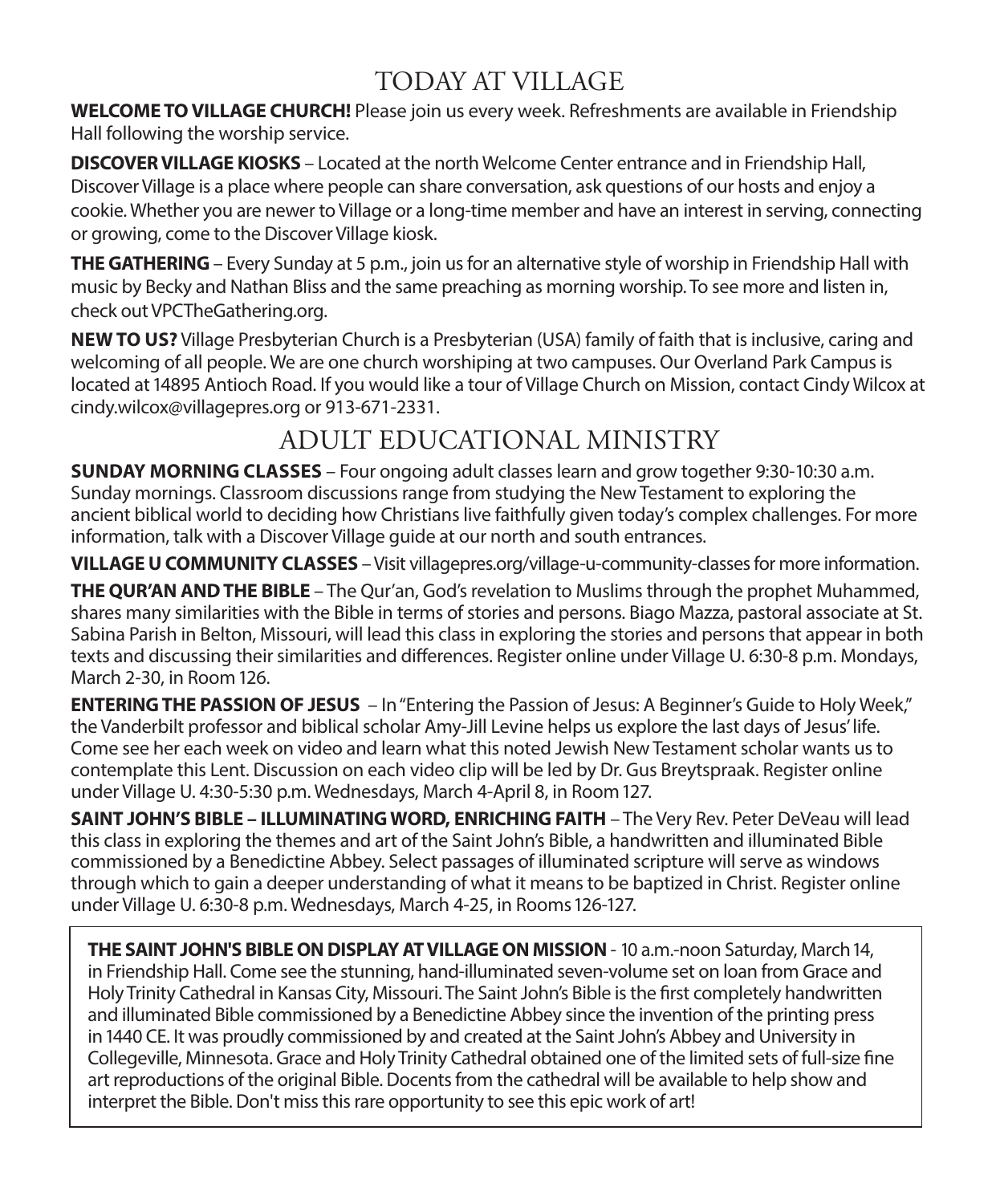# CHILDREN AND FAMILY MINISTRY

**FIRST FLOOR-CHILD CARE-ALL SERVICES** – Infants to 4-year-olds are welcome in Rooms 114, 111 and/or 107.

**SUNDAY SCHOOL 2 to 4-year-olds/Pre-K** – Preschool ages meets on the first floor. Registration and age specific room assignments are posted outside Room 107. **THIRD FLOOR K-6th grade** – Elementary ages meets on the third floor. Registration and grade specific room assignments are posted outside Room 307. Room information is also posted outside Room 207.

**NEW THIS YEAR, WE ARE DOING ONLINE REGISTRATION** for Sunday school. Visit our link to register your child– bit.ly/vpcchildren

**MORNING STARS** – 3-year-olds through 6th graders are welcome to join and sing. We meet from 10:30-11 a.m. Angel Choir (3 to 4-year-olds) meet in Room 204; Prelude Choir (K-2nd grade) meet in Room 201; Hallelujah Choir (3rd-6th grade) meet in Room 304. Pick up for all children is outside of their Morning Stars room. To register your child for Morning Stars, visit bit.ly/vpcchildren.

**SUMMER PROGRAMMING**– Check your mailbox for the summer brochure! Music & Drama Camp, VBS, Creations by Kids camps and Kids Day Out are all back this summer. Online registration for all summer programs at Village on Mission begins March 23 for church members, current preschool and KDO families Online registration begins March 27 for the community.

**BAPTISMS and NEW BABIES** – The upcoming baptisms are March 15 and May 10. An education class is offered for all members who are planning to baptize their children at Village. Share news of your new baby so we can welcome your new arrival with a gift. Call 913-671-2350 or email kate.ruecker@villagepres.org.

# CONNECTIONAL MINISTRIES

**WEDNESDAY FAMILY DINNERS** – Take a night off from cooking! Our next dinner is Feb. 26. The menu is pasta, vegetarian pomodoro sauce, meatballs, vegetable. The salad bar opens at 5:15 p.m. and hot food bar is open from 5:30-6:30 p.m. \$7 for the full meal and \$6 for salad bar & dessert only. Kids age 10 and under eat free. RSVP by noon tomorrow to liz.middleton@villagepres.org or 913-671-2359.

# MISSION

**THE FOOD PANTRY**– Thanks for your donations of canned fruit in February. The Food Pantry is now requesting for March, donations of pasta, rice, dry beans, Hamburger Helper, etc. - basics for the clients' pantry. The Clothes Closet wants kitchen utensils, dishes, pots and pans, etc. It's amazing the duplicates we find in our kitchen cupboards. We can help you down-size. Thank you.

**OUR HABITAT FOR HUMANITY MINISTRY**– From 9-11 a.m. Sunday, March 8, members of the Village Church Habitat for Humanity Tuesday-Thursday Crew are hosting an information table in Friendship Hall to share information about this vital mission work and answer questions about volunteering. Every year, Village Church provides funds for construction materials for several houses and the crew turns those materials into a home. No construction experience required to volunteer and scheduling is very flexible. Contact Deborah White in the Mission Office at deborah.white@villagepres.org or 913-671-2369.

**COMMUNITY GARDEN VOLUNTEERS**– With the spring thaw comes the Village Community Garden at 99th and Mission Road. Village needs volunteers to help plant, weed, water and harvest during 2020 growing season. Garden produce is donated to the Village Food Pantry. If you would like to join the community garden team, call Deborah White at 913-671-2369 or email deborah.white@villagepres.org.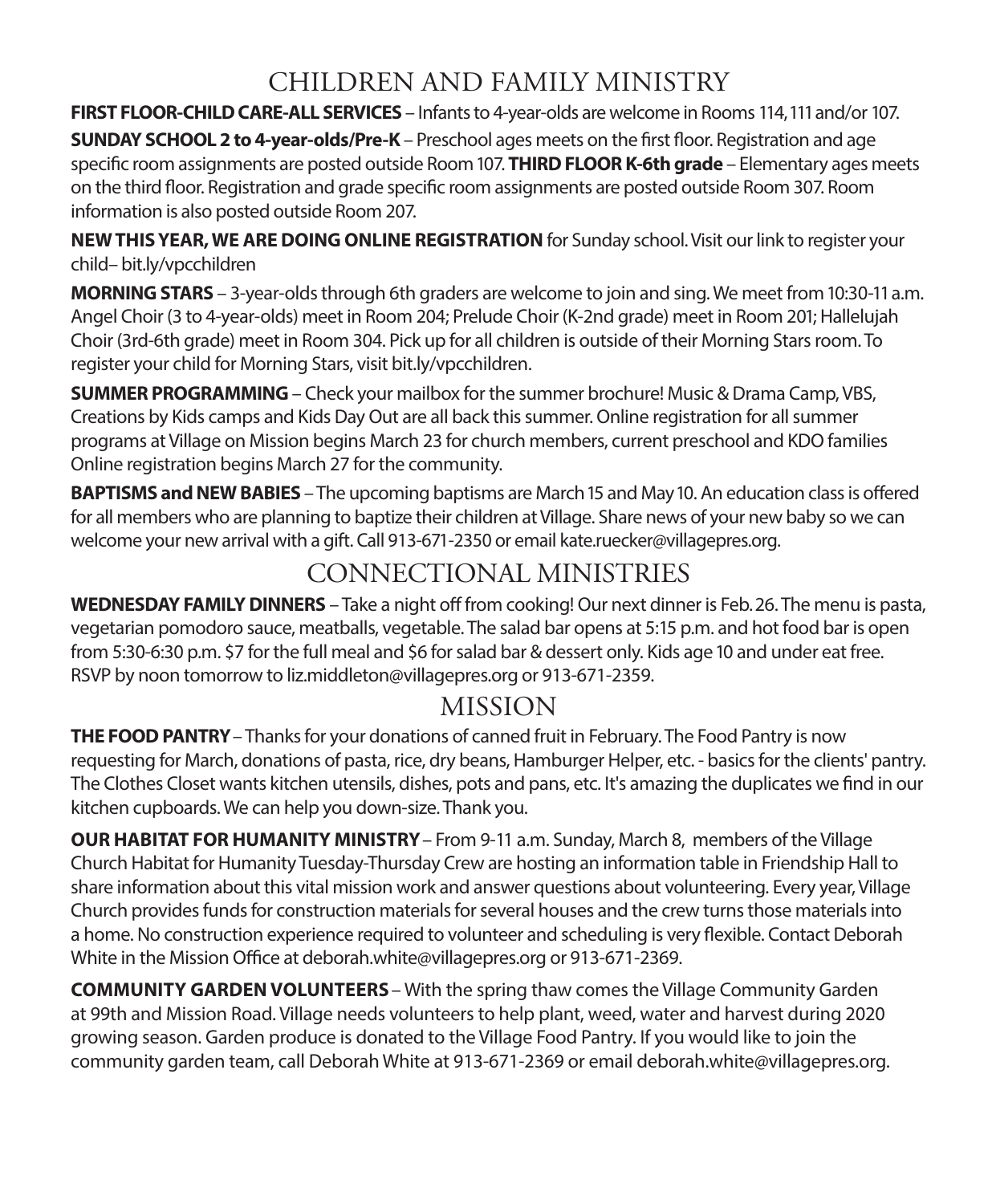# PASTORAL CARE AND COUNSELING

**COPING WITH GRIEF** – After you lose a loved one, you may get a barrage of "helpful" advice. Rev. Sally Wright will share seven practical ways that can help you heal and become whole at the next Faith and Grief lunch at noon on Tuesday, March 3, in Friendship Hall at Village on Mission. Your grief journey is unique to you – what worked for your friend might not work for you, and that's okay. Reservations are helpful but not required; go online at www.faithandgrief.org or contact Linda at linda.alley@villagepres.org.

### PRESBYTERIAN WOMEN

**WWS AT THE BREW LAB** – Join Women with Spirit at the Brew Lab at 7925 Marty Street, in downtown Overland Park at 6:30 p.m. Saturday, Feb. 29. Bring your spouse, a friend or come alone. Step out for a super casual night to enjoy drinks, food and connection! Contact Shelby Krumm, shelbykrumm@yahoo.com, with questions and to RSVP.

**PAINT WITH AMAZING GRACES** – Join the Amazing Graces at 6:30 p.m. on Thursday, March 19, for a "Painting Party" at Jan Feller's art studio at 4000 W. 87th St. in Prairie Village. As Jan leads us, we will create an acrylic painting on canvas, which will be exhibited at Village Church on Mission. Reservations (\$10) will be sold between services beginning March 1. Contact Martha Tatman with questions at matatman@hotmail.com.

# YOUNG ADULT MINISTRY

Young Adult Ministry is for all people in their 20's and 30's.

**THEOLOGY THURSDAYS** – No theologizing this week, as we prepare for our Winter Retreat! Join us for our new Lent series, beginning at 7 p.m. March 5.

### YOUTH MINISTRY

**JOIN US FOR ANY OF OUR WEEKLY ACTIVITIES** – All are welcome regardless of previous Village attendance and no sign-up is required. Check villagepresyouth.org for more details.

**SUNDAY MORNINGS** – 9:30 a.m. Youth Loft (Room 333) for middle school, Upper Room (319) for high school.

**SNL (high school youth group)** – 6:30-8:30 p.m. Sundays, in the Youth Loft (Room 333).

**LOFTERNOONS (middle school after school program)** – 4-5:30 p.m. Tuesdays, Youth Loft (Room 333).

**GPS (middle school youth group)** – 6:30-8 p.m. Wednesdays, in the Youth Loft (Room 333).

**EARLY TABLE (morning devotional for high schoolers with food)** – 7:30-8:15 a.m. Thursdays, in the Youth Loft (Room 333), with rides to school available.

**CONFIRMATION** – Confirmation meets at 11 a.m. in Rooms 232/233. You can still join the class! Register at villagepresyouth.org/confirmation, or email madeline.chamberlain@villagepres.org.

**SUMMER TRIP REGISTRATIONS OPEN** – Registration is now open for the Middle School Mission Trip, High School Montreat, and High School Boundary Waters Trip! Visit villagepresyouth.org/forms to sign up, or email madeline.chamberlain@villagepres.org.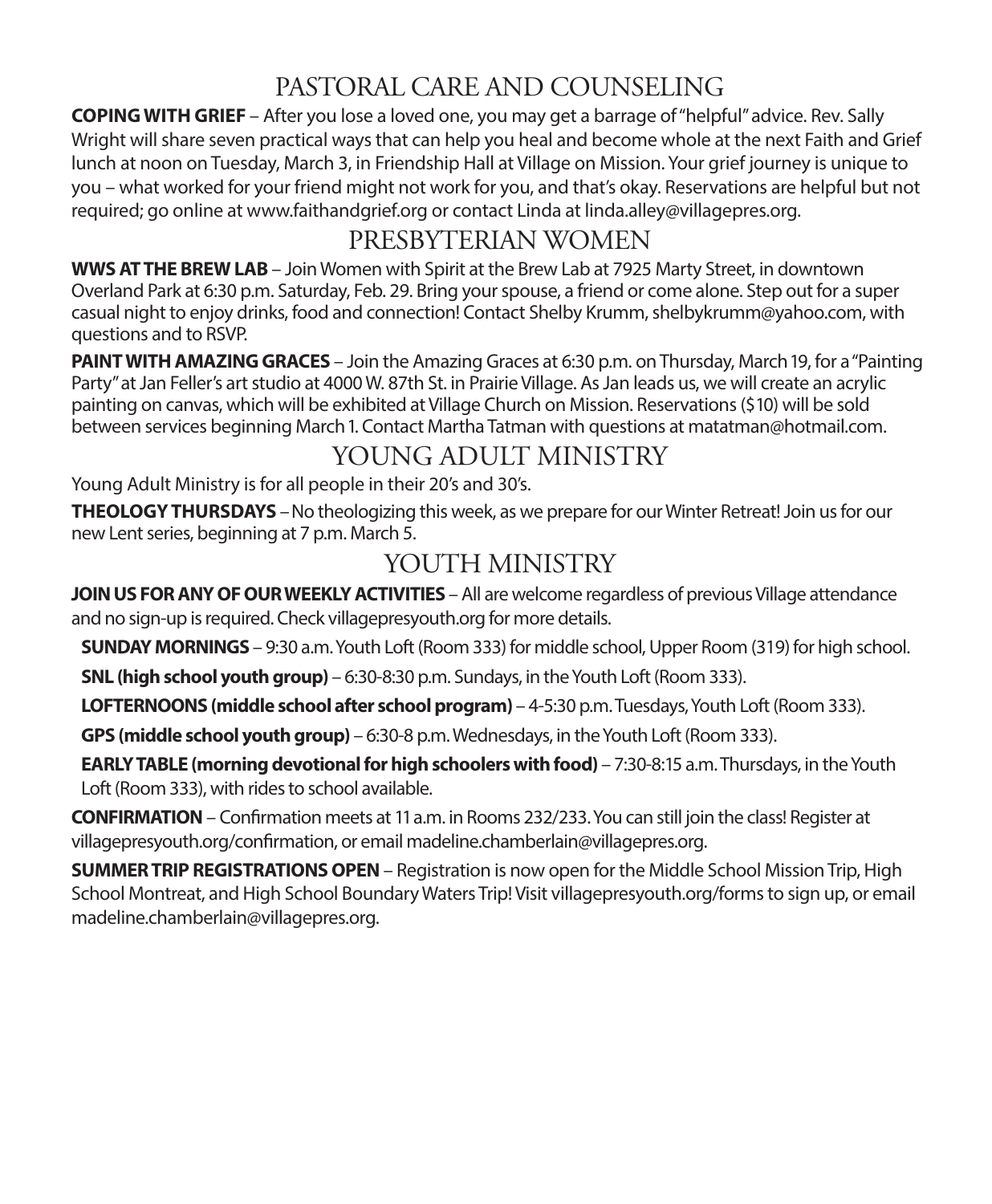

### **Wish Dr. Bob Meneilly a Happy 95th Birthday!**

Dr. Bob Meneilly, founding pastor of Village Presbyterian Church, celebrates his 95th birthday on March 5. We'd like to help him celebrate with birthday cards from his friends at Village Church. **Please bring a birthday card for Dr. Bob to church by next Sunday, March 1.** Place your card in one of our Dr. Bob Meneilly 95th Birthday Card collection boxes near the south reception desk and north Welcome Center reception desk at Village on Mission.

Or, you can mail a birthday card to: Happy 95th Dr. Bob, Village Presbyterian Church, 6641 Mission Road, Prairie Village, KS 66208



### **Winter Weather Advisory**

If the weather forecast is to have 4 inches or more snowfall during Saturday night, the 8 a.m. worship service at Village on Mission will be cancelled.